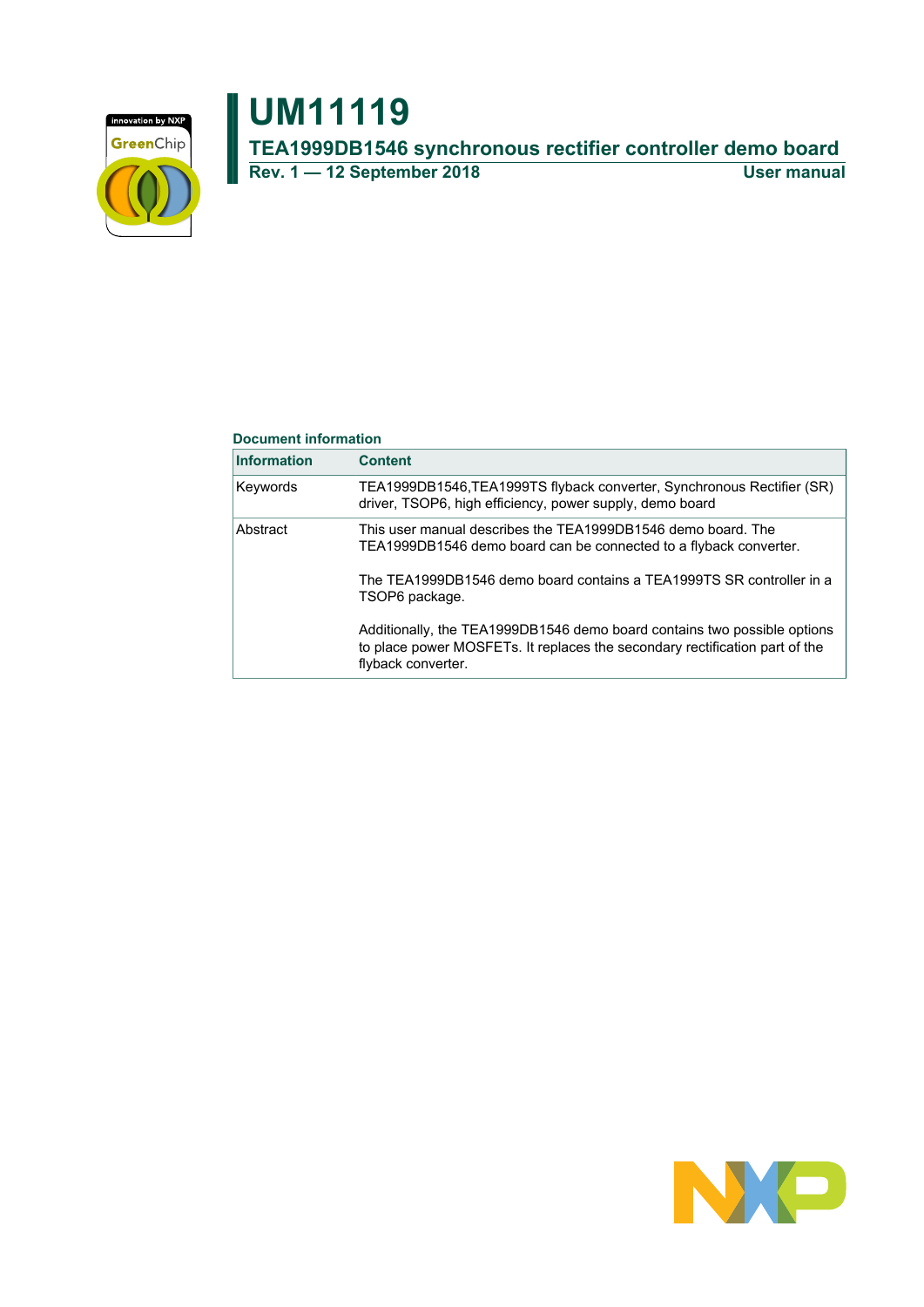### **Revision history**

| <b>Rev</b> | <b>Date</b> | <b>Description</b> |
|------------|-------------|--------------------|
| V.1        | 20180912    | first issue        |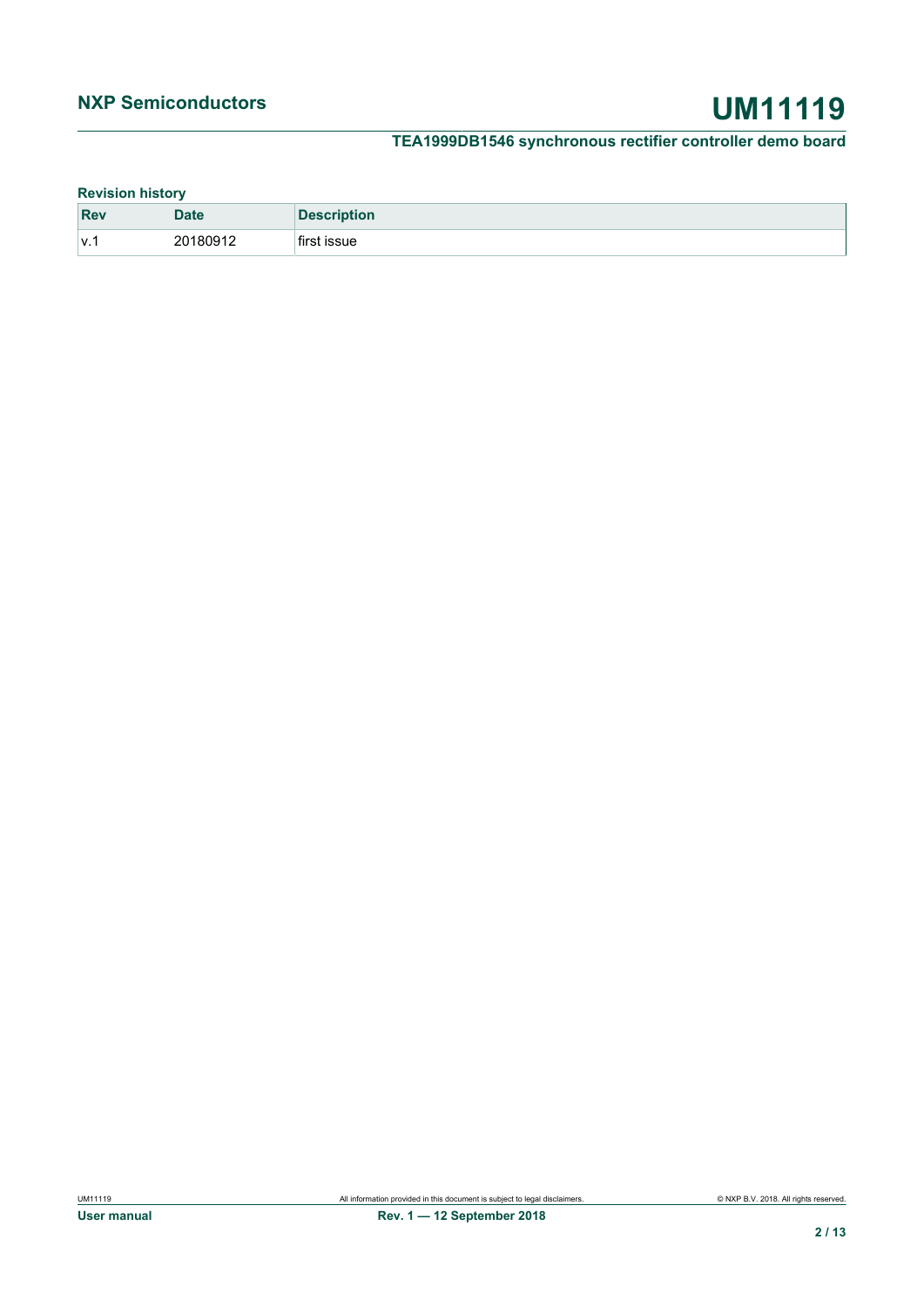## <span id="page-2-1"></span>**1 Introduction**

#### **Warning** The non-insulated high voltages that are present when operating this product, constitute a risk of electric shock, personal injury, death and/or ignition of fire. This product is intended for evaluation purposes only. It shall be operated in a designated test area by personnel qualified according to local requirements and labor laws to work with non-insulated mains voltages and high-voltage circuits. This product shall never be operated unattended.

This document describes the TEA1999DB1546 demo board. A functional description is provided, including instructions about how to connect the board, for the best results and performance. The TEA1999DB1546 demo board contains the secondary part of a single output flyback converter, excluding the output capacitors and the feedback control hardware. To use the TEA1999DB1546 demo board correctly, a flyback converter board in which the demo board can replace the secondary rectifier part is required.

## <span id="page-2-2"></span>**2 Safety warning**

The board application is AC mains voltage powered. Avoid touching the board while it is connected to the mains voltage and when it is in operation. An isolated housing is obligatory when used in uncontrolled, non-laboratory environments. Galvanic isolation from the mains phase using a fixed or variable transformer is always recommended.

[Figure 1](#page-2-0) shows the symbols on how to recognize these devices.



## <span id="page-2-3"></span>**3 Specifications**

<span id="page-2-0"></span>

| <b>Symbol</b>            | <b>Parameter</b>      | <b>Value</b>         | <b>Conditions</b>    |
|--------------------------|-----------------------|----------------------|----------------------|
| V <sub>XV</sub>          | voltage on pin XV     | $-0.4$ V to $+12$ V  | $MOSFET = 60 V$      |
|                          |                       | $-0.4$ V to $+26$ V  | $MOSFET = 100 V$     |
| <b>V<sub>DRAIN</sub></b> | voltage on pin DRAIN  | $-0.8$ V to $+60$ V  | $MOSFET = 60 V$      |
|                          |                       | $-0.8$ V to $+120$ V | $MOSFET = 100 V$     |
| V <sub>SOURCE</sub>      | voltage on pin SOURCE |                      | $-0.4$ V to $+0.4$ V |
| $P_{i(noload)}$          | no-load input power   | 1 mW to 1.5 mW       | $V_{XV}$ = 5 V       |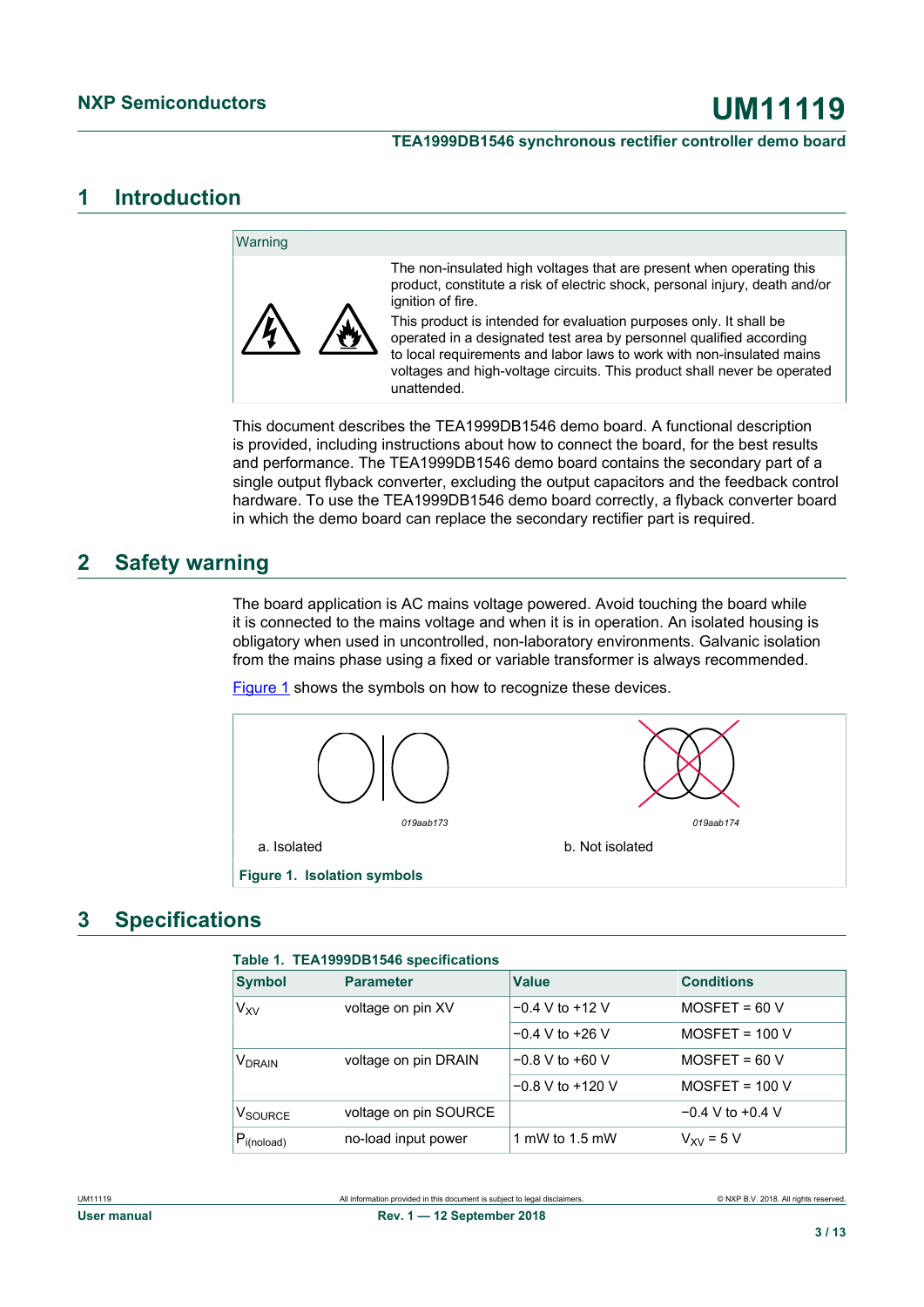## <span id="page-3-0"></span>**4 TEA1999TS SR controller**

The TEA1999TS is a dedicated controller IC for synchronous rectification on the secondary side of flyback converters. It incorporates the sensing stage and driver stages for driving the SR MOSFET. The SR MOSFET rectifies the output of the secondary transformer winding.

The TEA1999TS can generate its own supply voltage for battery charging applications with low output voltage or for applications with high-side rectification.

The TEA1999TS can be used in all power supplies that require a high efficiency, like:

- **•** Chargers
- **•** Adapters
- <span id="page-3-1"></span>**•** Flyback power supplies with very low and/or variable output voltages

### **4.1 Features**

- **•** Operates in an output voltage range between 26 V and 0 V
- **•** Drain sense pin capable of handling input voltages up to 120 V
- **•** Self-supply function
- **•** Operates with standard and logic level SR MOSFETs
- **•** Supports USB BC, QuickCharge, and smart charging applications
- **•** Adaptive gate drive for fast turn-off at the end of conduction
- <span id="page-3-2"></span>**•** Under Voltage Lockout (UVLO) with active gate pull-down

### **4.2 Pinning**

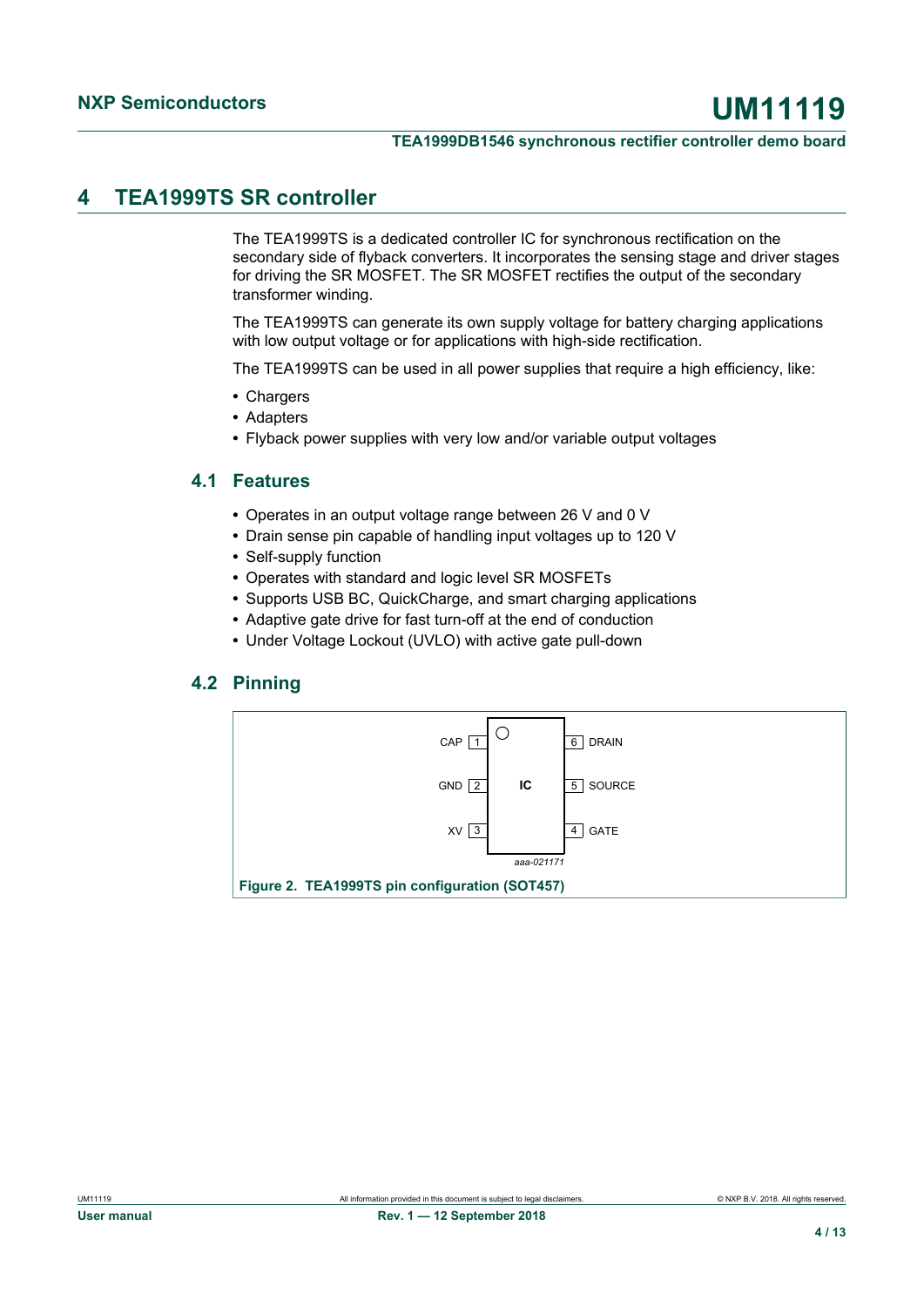## <span id="page-4-0"></span>**5 Board photographs**



Keep the board clean after soldering. For no\_clean fluxes, keep the board under pollution degree 1 board conditions (IEC 60065).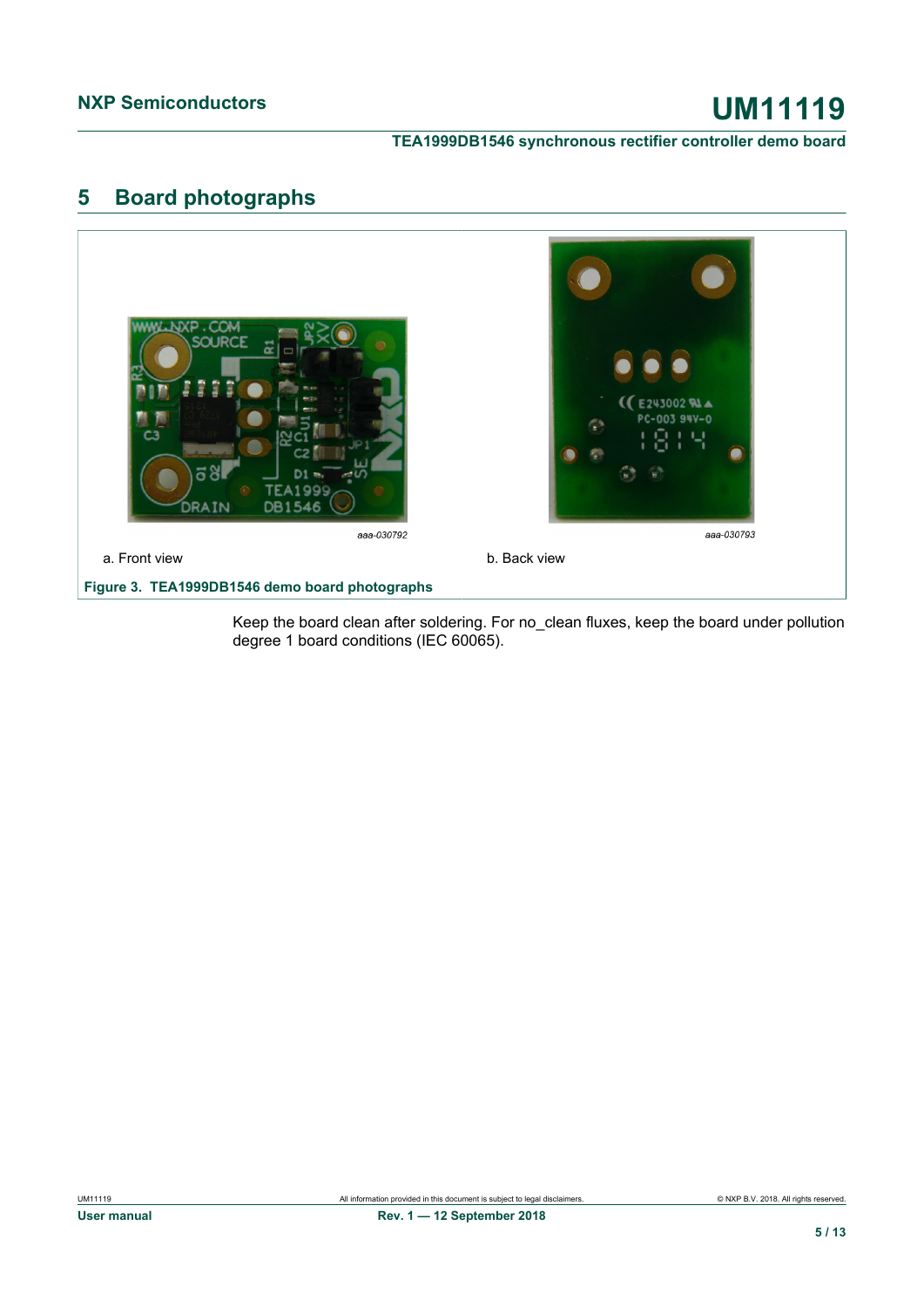## <span id="page-5-1"></span>**6 Board connections**



## <span id="page-5-2"></span>**6.1 Connections for low-side SR**

<span id="page-5-0"></span>[Figure 4](#page-5-0) (a) shows the default TEA1999TS application for low-side SR. The drain, gate, and source connection of the TEA1999TS can be coupled directly to the corresponding pins of the MOSFET. Put small, 0 Ω resistors in the drain and gate tracks. To reduce high gate current spikes, the resistor in the gate track can be modified (maximum: 10 Ω). The resistor in the drain track can protect this track from being damaged during pin short conditions. Normally, a snubber provision, like R3/C3 in [Figure 4](#page-5-0) (b), is also recommended.

[Figure 4](#page-5-0) (b) shows how to connect the TEA1999DB1546 demo board to an existing application. First, remove the original rectifier circuit in the existing application. The original rectifier circuit consists of either a diode or the combination of an SR controller and a MOSFET. Then, connect the DRAIN, SOURCE, and XV pins of the demo board to the drain, source, and  $V_{\text{out}}$  connections of the main application with short wires. Also, remove the JP1 and JP2 jumpers. This way, the SR controller functions in a correct way for output voltages up to 12 V and the circuit can be evaluated. For output voltages higher than 12 V (up to 26 V), replace MOSFET Q1 (60 V version) on the demo board with a more robust MOSFET (100 V version).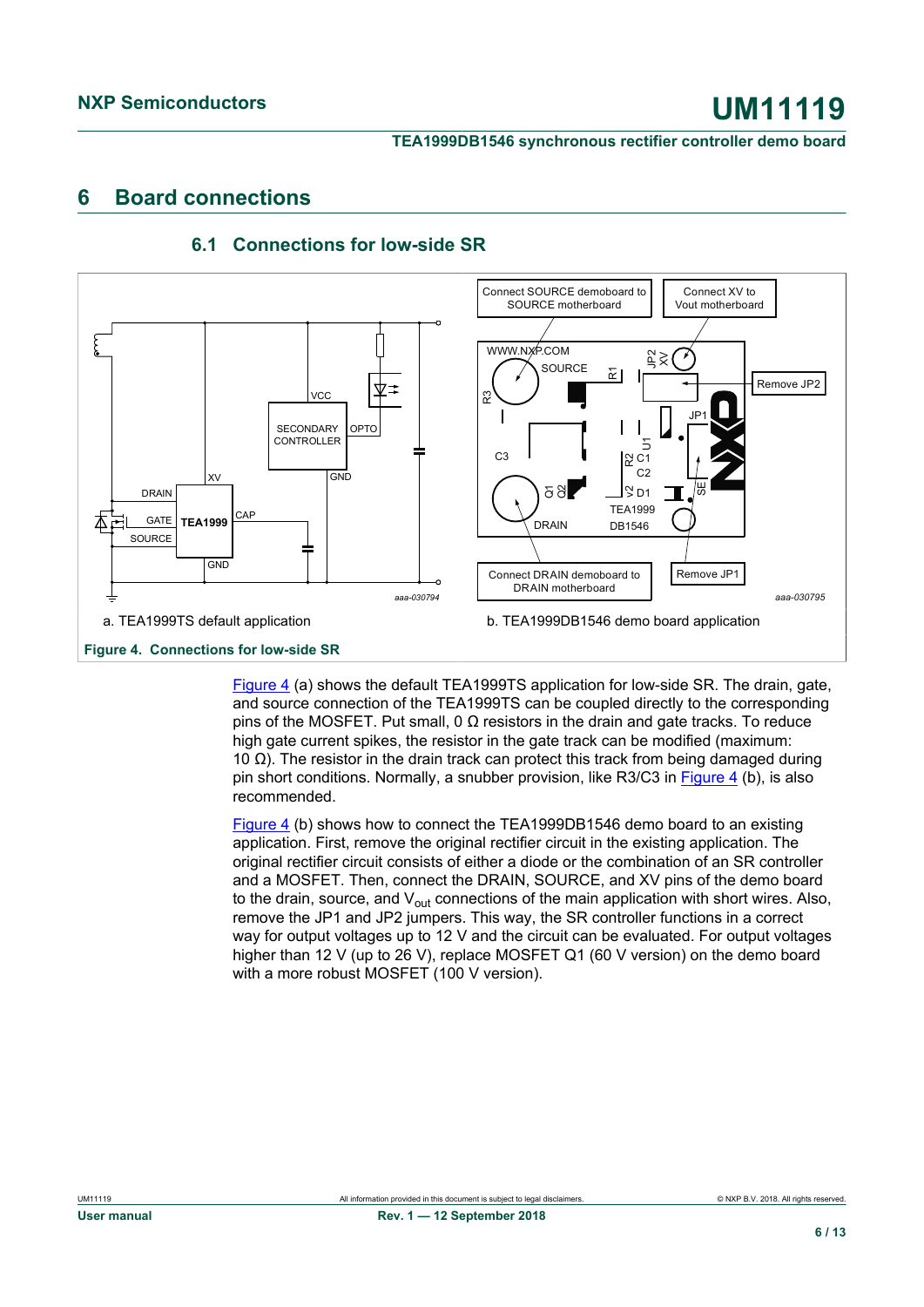

## <span id="page-6-1"></span>**6.2 Connections for high-side SR with self-supply**

<span id="page-6-0"></span>**Figure 5. Connections for high-side SR with self-supply**

[Figure 5](#page-6-0) (a) shows the default TEA1999TS application for high-side SR. The drain, gate, and source connection of the TEA1999TS can be coupled directly to the corresponding pins of the MOSFET. Put small, 0  $\Omega$  resistors in the drain and gate tracks. To reduce high gate current spikes, the resistor in the gate track can be modified (maximum: 10 Ω). The resistor in the drain track can protect this track from being damaged during pin short conditions. Normally, a snubber provision, like R3/C3 in [Figure 5](#page-6-0) (b), is also recommended.

[Figure 5](#page-6-0) (b) shows how to connect the TEA1999DB1546 demo board to an existing application. First, remove the original rectifier circuit in the existing application. The original rectifier circuit consists of either a diode or the combination of an SR controller and a MOSFET. Then, connect The DRAIN and SOURCE pins of the demo board to the drain and source connections of the main application with short wires. Remove jumper JP1 and mount jumper JP2. This way, the XV pin is connected to the GND pin and the CAP voltage is charged to a level of approximately 9.8 V. The SR controller functions in a correct way for output voltages up to 12 V and the circuit can be evaluated. For output voltages higher than 12 V (up to 26 V), replace MOSFET Q1 (60 V version) on the demo board with a more robust MOSFET (100 V version).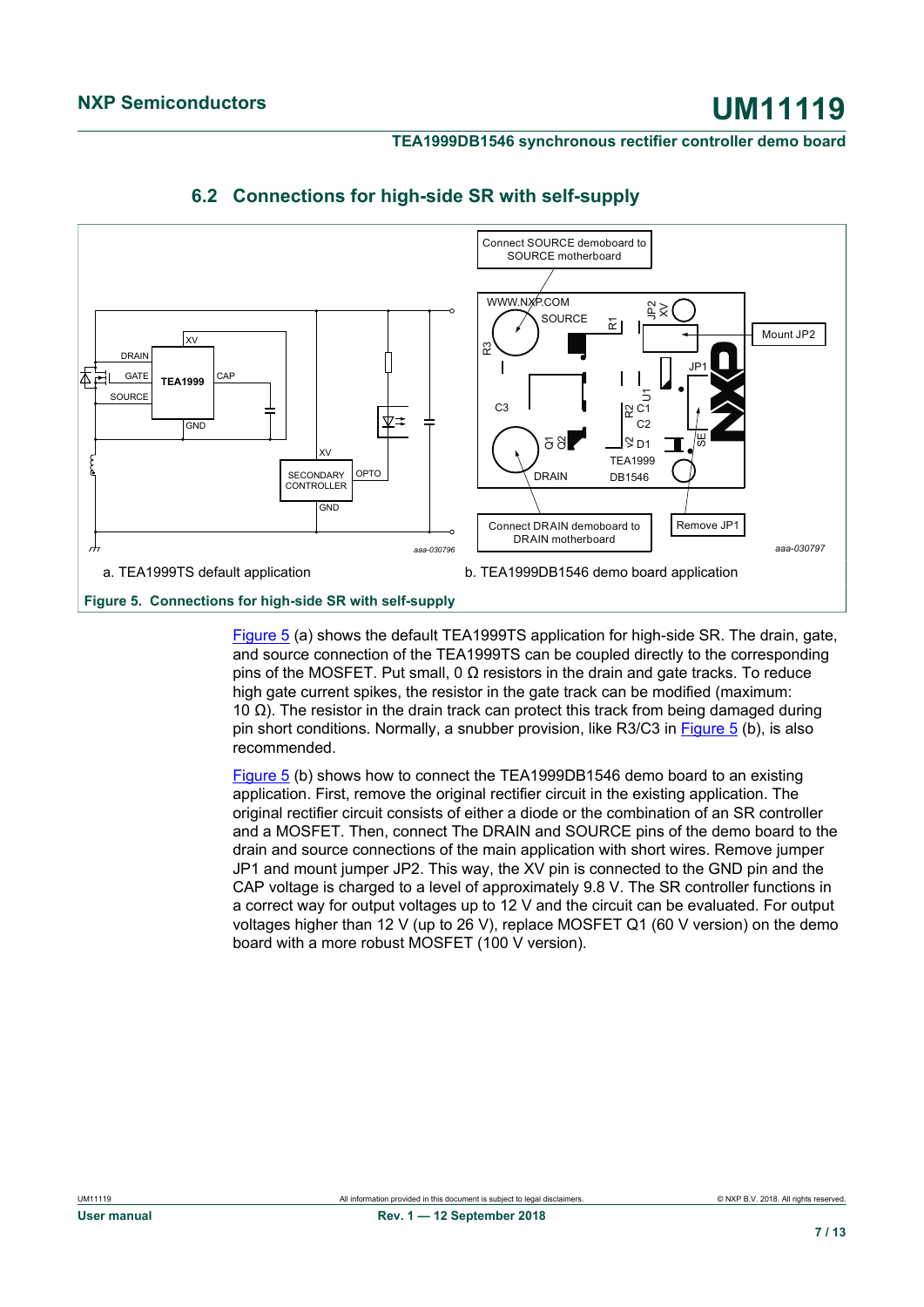## <span id="page-7-1"></span>**7 Schematic**

<span id="page-7-0"></span>

[Figure 6](#page-7-0) shows the schematic diagram of the TEA1999DB1546 demo board. The board incorporates the TEA1999TS controller and a 60 V logic-level power MOSFET. To facilitate easy connection for low-side, high-side, or self-supply applications, some adjustments have been made to the board:

- **•** By default, a 60 V logic level MOSFET is mounted. For applications with an output voltage > 12 V, use a MOSFET type with a higher  $V_{ds}$  capability (use a rating of approximately  $5 * V_{out}$ )
- **•** By default, jumpers JP1 and JP2 are not mounted (only to be used for high-side applications)

By default, the LFPAK MOSFET Q1 is mounted with a 0  $Ω$  gate resistor (R1). It is also possible to mount a TO220 MOSFET Q2 with gate resistor R2. Capacitors C1 and C2 are decoupling capacitors for the  $V_{CC}$  of the TEA1999TS. Connect these capacitors close to the IC.

To ensure sufficient charge power to drive the external MOSFET during the secondary stroke, a value of 100 nF is used for capacitor C2. When a MOSFET with a higher value, which requires much more gate charge, is used, it can be necessary to increase this value for stable operation. To prevent unwanted oscillation of the  $V_{CC}$  supply, capacitor C1 is added.

A provision is made for snubber R3/C3. The components are not mounted. However, if high-voltage spikes occur on the drain-source connections of the MOSFETs, they can be added.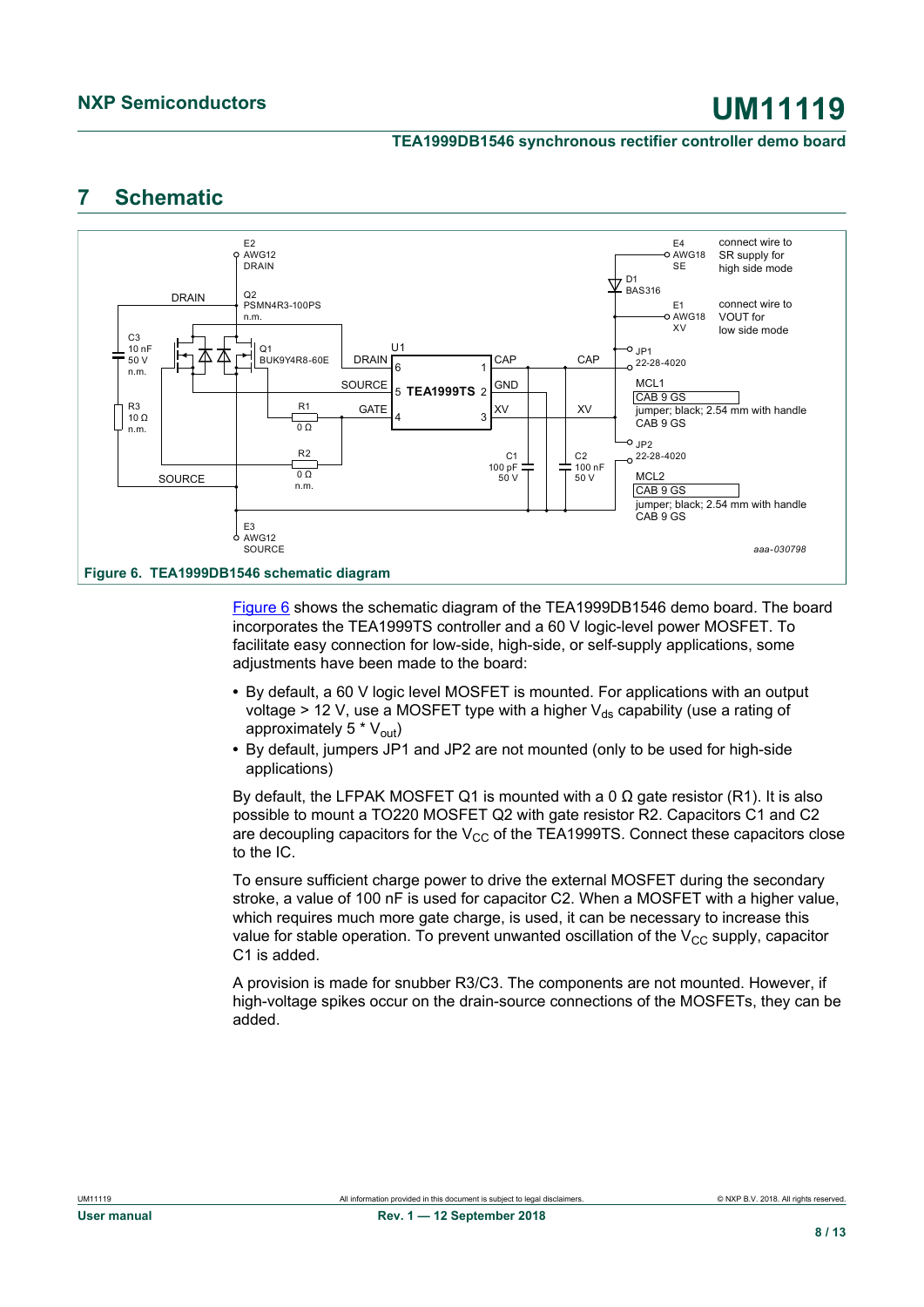## <span id="page-8-0"></span>**8 Bill Of Materials (BOM)**

| <b>Reference</b> | <b>Description and values</b>                               | <b>Part number</b> | <b>Manufacturer</b>       |
|------------------|-------------------------------------------------------------|--------------------|---------------------------|
| C <sub>1</sub>   | capacitor; 100 pF; 10 %; 50 V; C0G; 0805                    |                    |                           |
| C <sub>2</sub>   | capacitor; 100 nF; 10 %; 50 V; X7R; 0805                    |                    |                           |
| C <sub>3</sub>   | capacitor; not mounted; 10 $nF$ ; 10 %; 100 V; X7R;<br>0805 |                    |                           |
| D <sub>1</sub>   | diode; 100 V; 250 mA                                        | <b>BAS316</b>      | NXP Semiconductors        |
| E1; E4           | wire hole; AWG18; 1 mm                                      |                    |                           |
| E2; E3           | wire hole; AWG12; 2 mm                                      |                    |                           |
| JP1; JP2         | header; straight; $1 \times 2$ -way; 2.54 mm                | 22-28-4020         | Molex                     |
| MCL1; MCL2       | jumper; $P = 2.54$ mm; without handle                       | CAB 9 GS           | <b>FISCHER</b>            |
| Q1               | MOSFET-N; 60 V; 100 A                                       | BUK9Y4R8-60E       | NXP Semiconductors        |
| Q <sub>2</sub>   | MOSFET-N; not mounted; 100 V; 120 A                         | PSMN4R3-100PS      | <b>NXP Semiconductors</b> |
| R1               | resistor; $0 \Omega$ ; jumper; 63 mW; 0603                  |                    |                           |
| R <sub>2</sub>   | resistor; not mounted; $0 \Omega$ ; jumper; 63 mW; 0603     |                    |                           |
| R <sub>3</sub>   | resistor; not mounted; 10 $\Omega$ ; 1 %; 100 mW; 0805      |                    |                           |
| U1               | synchronous rectifier controller; TEA1999TS                 | <b>TEA1999TS</b>   | <b>NXP Semiconductors</b> |

<u> 1980 - Johann Barn, mars eta bainar eta idazlea (</u>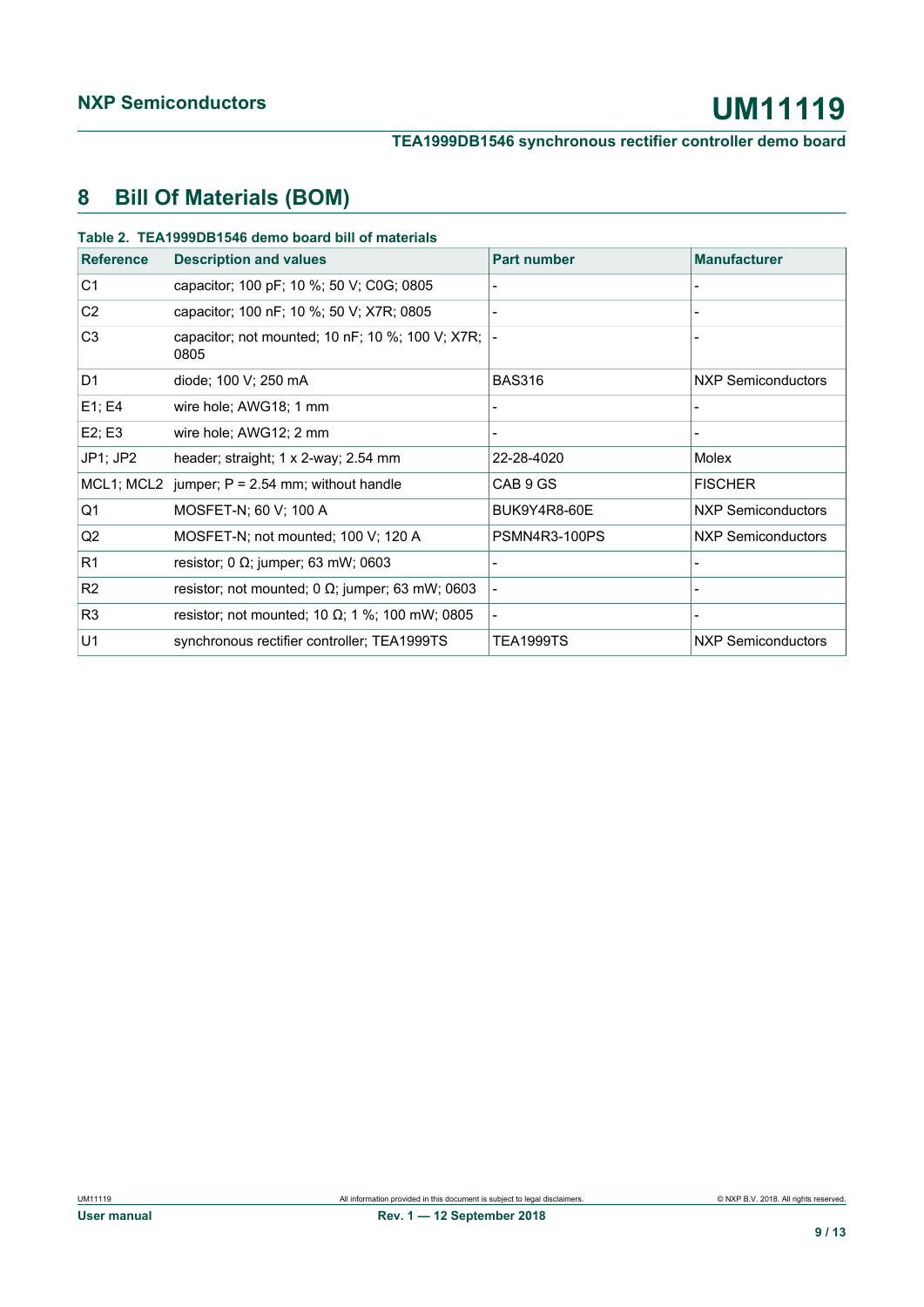## <span id="page-9-0"></span>**9 Layout**



Some important guidelines for a good layout:

- **•** Keep the trace from the DRAIN pin to the MOSFET drain as short as possible.
- **•** Keep the trace from the SOURCE pin to the MOSFET source as short as possible.
- **•** Keep the area of the loop from the DRAIN pin to the MOSFET drain, to the MOSFET source, and to the SOURCE pin as small as possible. Ensure that the overlap of this loop over the power drain track or the power source track is as small as possible. Take care that the two loops do not cross each other.
- **•** Keep the track from the GATE pin to the gate of the MOSFET as short as possible.
- **•** Use separate clean tracks for the XV and the GND pins. If possible, use a small ground plane underneath the IC, which improves the heat dispersion.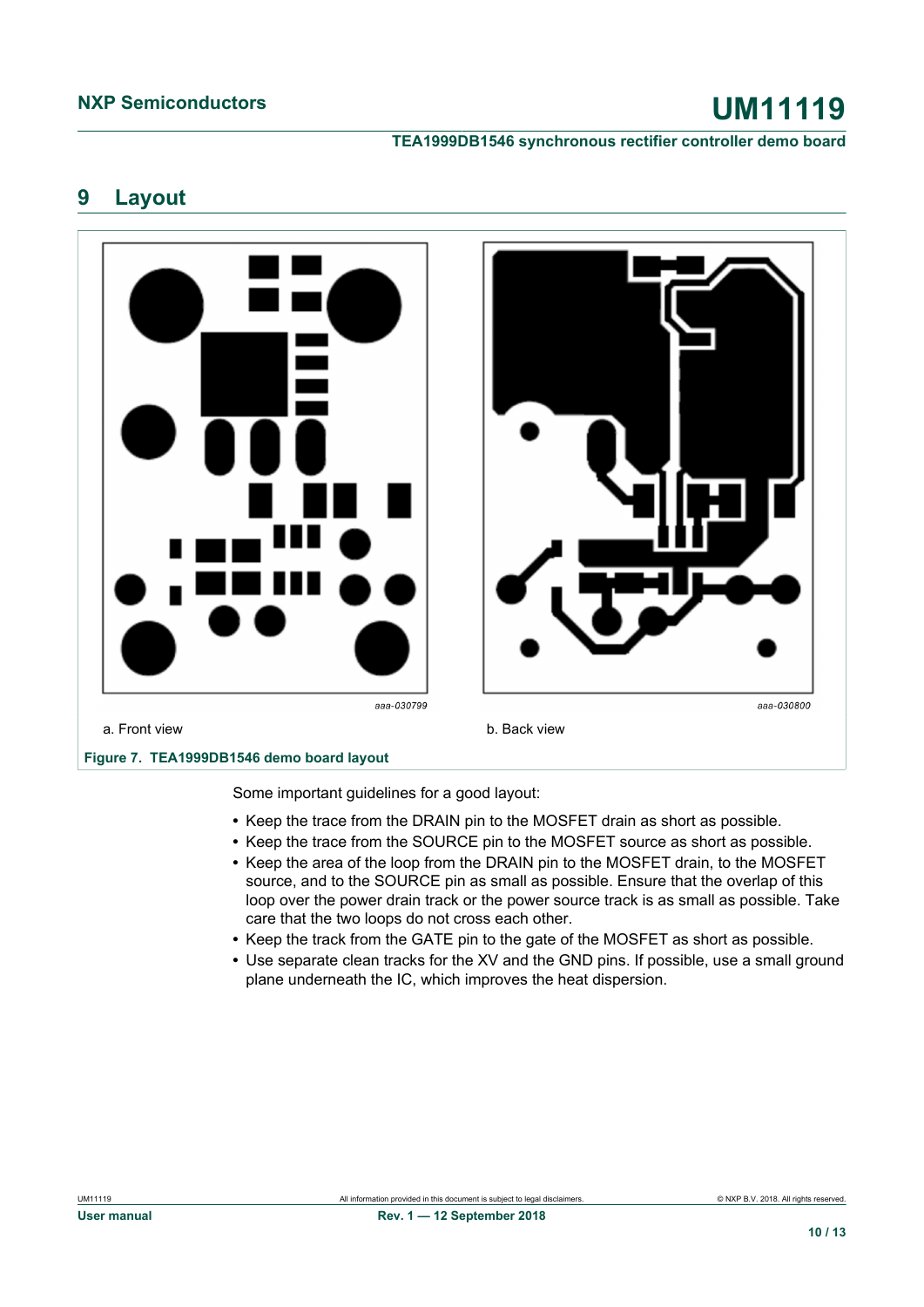# **NXP Semiconductors UM11119**

**TEA1999DB1546 synchronous rectifier controller demo board**

## <span id="page-10-0"></span>**10 Abbreviations**

| <b>Table 3. Abbreviations</b> |                                                   |  |
|-------------------------------|---------------------------------------------------|--|
| <b>Acronym</b>                | <b>Description</b>                                |  |
| <b>CCM</b>                    | continuous conduction mode                        |  |
| <b>MOSFET</b>                 | metal-oxide-semiconductor field-effect transistor |  |
| SR.                           | synchronous rectifier                             |  |
| <b>UVLO</b>                   | undervoltage lockout                              |  |
| IC                            | integrated circuit                                |  |
| USB BC                        | universal serial bus battery charging             |  |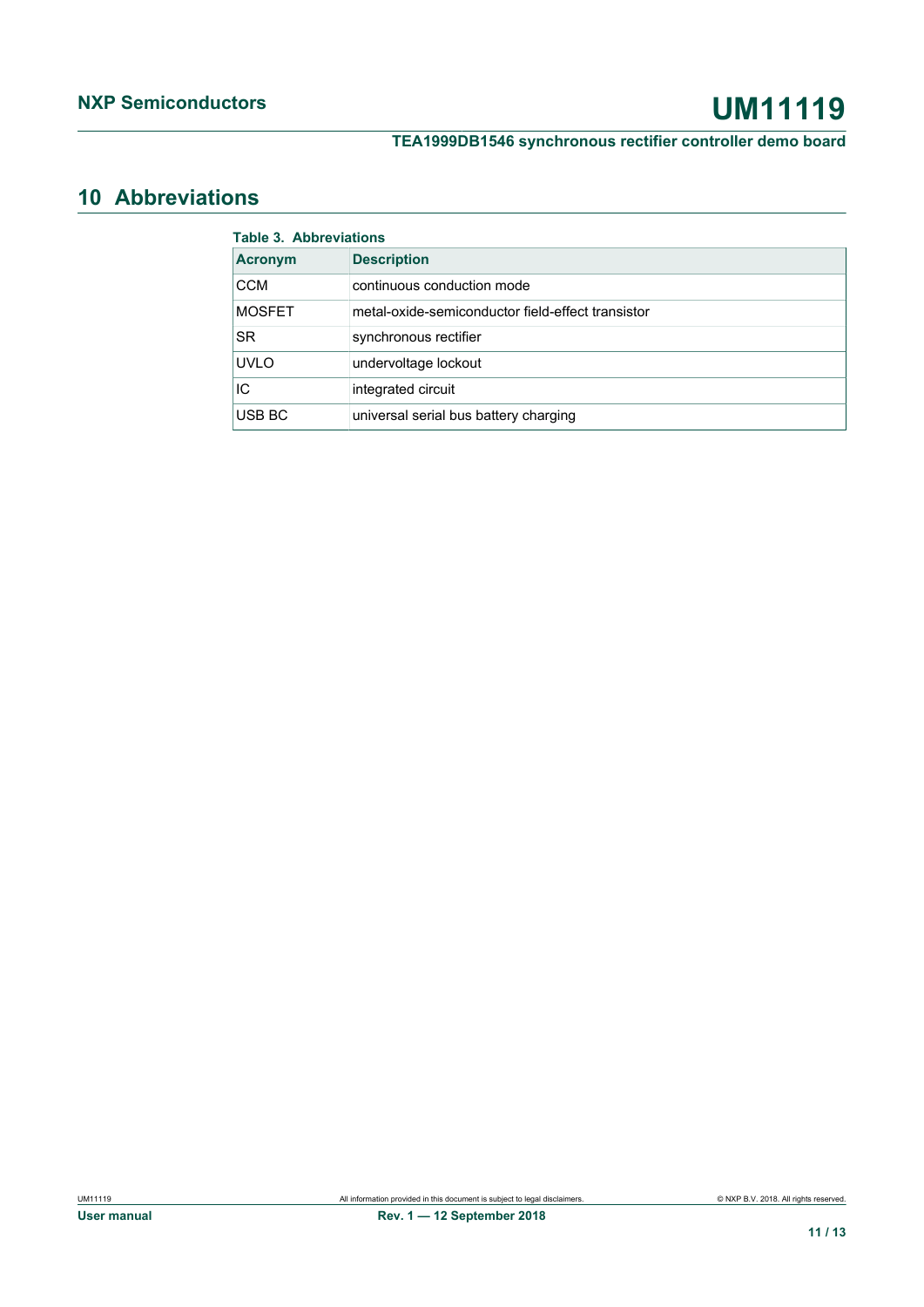## <span id="page-11-0"></span>**11 Legal information**

## **11.1 Definitions**

**Draft** — The document is a draft version only. The content is still under internal review and subject to formal approval, which may result in modifications or additions. NXP Semiconductors does not give any representations or warranties as to the accuracy or completeness of information included herein and shall have no liability for the consequences of use of such information.

## **11.2 Disclaimers**

**Limited warranty and liability** — Information in this document is believed to be accurate and reliable. However, NXP Semiconductors does not give any representations or warranties, expressed or implied, as to the accuracy or completeness of such information and shall have no liability for the consequences of use of such information. NXP Semiconductors takes no responsibility for the content in this document if provided by an information source outside of NXP Semiconductors. In no event shall NXP Semiconductors be liable for any indirect, incidental, punitive, special or consequential damages (including - without limitation - lost profits, lost savings, business interruption, costs related to the removal or replacement of any products or rework charges) whether or not such damages are based on tort (including negligence), warranty, breach of contract or any other legal theory. Notwithstanding any damages that customer might incur for any reason whatsoever, NXP Semiconductors' aggregate and cumulative liability towards customer for the products described herein shall be limited in accordance with the Terms and conditions of commercial sale of NXP Semiconductors.

**Right to make changes** — NXP Semiconductors reserves the right to make changes to information published in this document, including without limitation specifications and product descriptions, at any time and without notice. This document supersedes and replaces all information supplied prior to the publication hereof.

**Suitability for use** — NXP Semiconductors products are not designed, authorized or warranted to be suitable for use in life support, life-critical or safety-critical systems or equipment, nor in applications where failure or malfunction of an NXP Semiconductors product can reasonably be expected to result in personal injury, death or severe property or environmental damage. NXP Semiconductors and its suppliers accept no liability for inclusion and/or use of NXP Semiconductors products in such equipment or applications and therefore such inclusion and/or use is at the customer's own risk.

**Applications** — Applications that are described herein for any of these products are for illustrative purposes only. NXP Semiconductors makes no representation or warranty that such applications will be suitable for the specified use without further testing or modification. Customers are responsible for the design and operation of their applications and products using NXP Semiconductors products, and NXP Semiconductors accepts no liability for any assistance with applications or customer product design. It is customer's sole responsibility to determine whether the NXP Semiconductors product is suitable and fit for the customer's applications and products planned, as well as for the planned application and use of customer's third party customer(s). Customers should provide appropriate

design and operating safeguards to minimize the risks associated with their applications and products. NXP Semiconductors does not accept any liability related to any default, damage, costs or problem which is based on any weakness or default in the customer's applications or products, or the application or use by customer's third party customer(s). Customer is responsible for doing all necessary testing for the customer's applications and products using NXP Semiconductors products in order to avoid a default of the applications and the products or of the application or use by customer's third party customer(s). NXP does not accept any liability in this respect

**Export control** — This document as well as the item(s) described herein may be subject to export control regulations. Export might require a prior authorization from competent authorities.

**Evaluation products** — This product is provided on an "as is" and "with all faults" basis for evaluation purposes only. NXP Semiconductors, its affiliates and their suppliers expressly disclaim all warranties, whether express, implied or statutory, including but not limited to the implied warranties of non-infringement, merchantability and fitness for a particular purpose. The entire risk as to the quality, or arising out of the use or performance, of this product remains with customer. In no event shall NXP Semiconductors, its affiliates or their suppliers be liable to customer for any special, indirect consequential, punitive or incidental damages (including without limitation damages for loss of business, business interruption, loss of use, loss of data or information, and the like) arising out the use of or inability to use the product, whether or not based on tort (including negligence), strict liability, breach of contract, breach of warranty or any other theory, even if advised of the possibility of such damages. Notwithstanding any damages that customer might incur for any reason whatsoever (including without limitation, all damages referenced above and all direct or general damages), the entire liability of NXP Semiconductors, its affiliates and their suppliers and customer's exclusive remedy for all of the foregoing shall be limited to actual damages incurred by customer based on reasonable reliance up to the greater of the amount actually paid by customer for the product or five dollars (US\$5.00). The foregoing limitations, exclusions and disclaimers shall apply to the maximum extent permitted by applicable law, even if any remedy fails of its essential purpose.

**Translations** — A non-English (translated) version of a document is for reference only. The English version shall prevail in case of any discrepancy between the translated and English versions.

**Security** — While NXP Semiconductors has implemented advanced security features, all products may be subject to unidentified vulnerabilities. Customers are responsible for the design and operation of their applications and products to reduce the effect of these vulnerabilities on customer's applications and products, and NXP Semiconductors accepts no liability for any vulnerability that is discovered. Customers should implement appropriate design and operating safeguards to minimize the risks associated with their applications and products.

## **11.3 Trademarks**

Notice: All referenced brands, product names, service names and trademarks are the property of their respective owners.

**GreenChin** — is a trademark of NXP B.V.